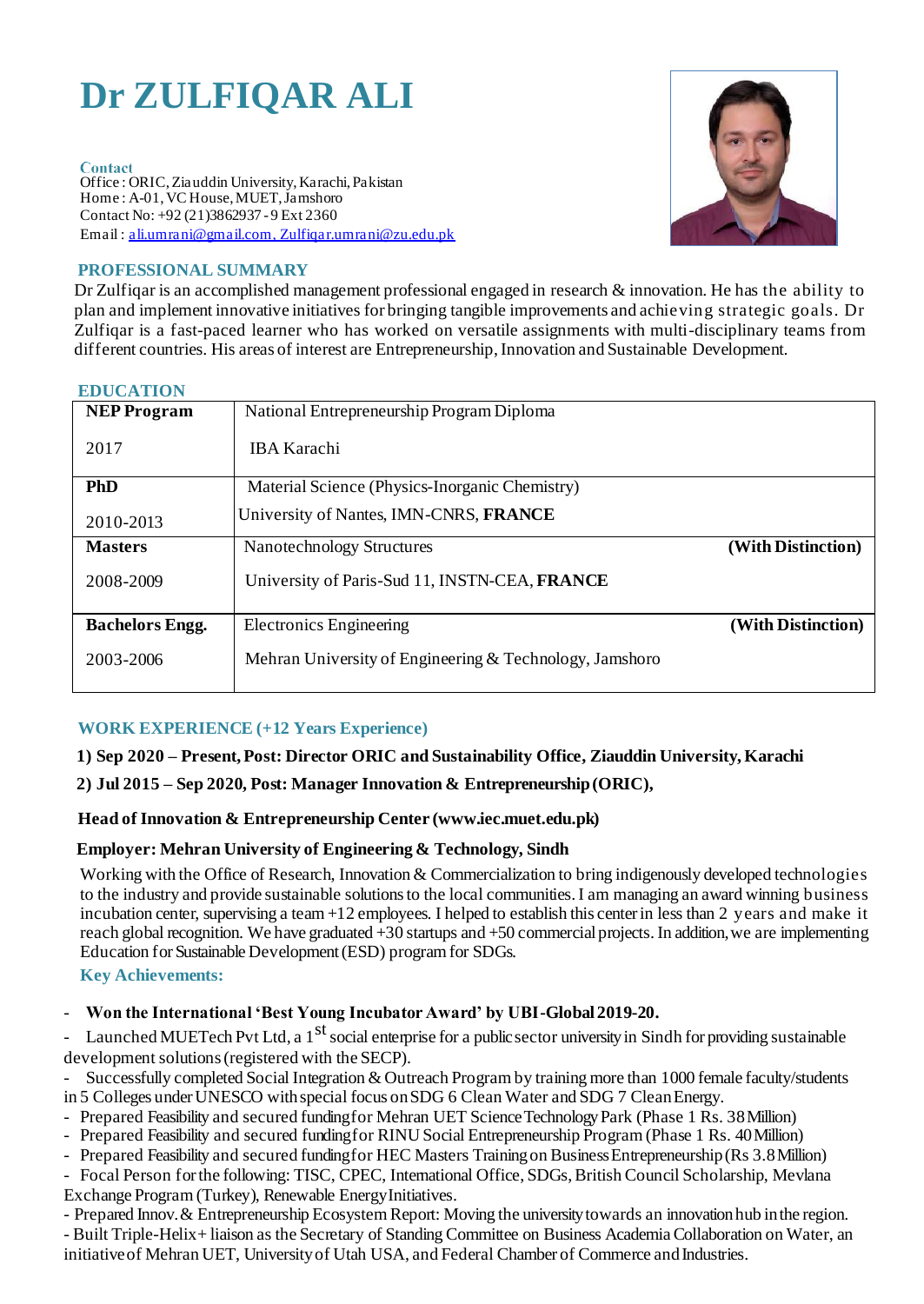# **3) Apr 2015 – Jul 2015, Post: Asst Professor**

## **Employer: Isra University,Sindh**

Teaching and Research on Renewable Energy. In addition, I taught the course of Engineering Economics & Management at undergraduate level. Implemented Solar Energy initiatives.

## **4) Dec 2014 – Apr 2015, Post: Sr. Programme Coordinator**

#### **Employer: Sindh Rural Support Program,Hyderabad**

- Program coordinationand administrative position. I was responsible for program implementation, research  $\&$ development, proposal writing and compliance with funding agency regulations.

## **5) May 2014 – Dec 2015, Post: Asst Professor**

#### **Employer: Sukkur IBA,Sindh**

Research and Teaching on Renewable Energy. Curriculum Design and Laboratory Development. Working on PV projects developmentin Sindh. Started the novelEngineeringprogram "Energy Systems"; focusingonboth Conventional and Alternate Energy. We developed the Laboratories and trainings that form the bedrock ofthisprogram.

- Successfully developed and launched the 1st Energy Systems Engineering bachelors program which focuses on RenewableEnergy.

- Feasibility on Sukkur IBA Campus solarization developed for Sindh Government. Successfully approved and plant of 600 KW installedoncampus.

- Mentored the incubation of startups in UpperSindh

## **6) Oct 2013- May 2014, Post: Asst. Professor**

## **Employer: COMSATS (CIIT), Islamabad**

Research and Teaching. Creating linkages between Academia, Government and Industry. Curriculum design for new technical programs. Developing Course Content for Professional Education, Testing and Certification Organization International (PEOI).

- Official Reviewer of the Master Plan for 100 MW Quaid-e-Azam Solar Park (QASP) in Bhawalpur, Punjab and among the panel of Experts for Punjab Government (Najam ShahCEO).

- Consultative member for improving project implementation and TVET in Pakistan with GIZ.

## **7) Aug 2013-Oct 2013,Post:ResearchAssociate**

#### **Employer: ICT – Mehran University of Engineering & Technology, Jamshoro**

I was providing research support to various research groups in the FEECE faculty. Conducting project evaluation for research commercialization. I helped to identify research priorities areas and developed research strategy.Oct 2009- Jul 2013, Post: Research Assistant

#### **Employer: Institut des Matériaux Jean Rouxel de Nantes (CNRS), France**

I was responsible for conducting experimental and simulation research on novel low-cost materials via nanotechnology for achieving highly efficient solar cells. I methodically fabricated the prototype devices (Magnetic Sputtering, Spin/Dip-Coating, Screen-printing), for conversion and storage of energy developed from synthesize of novel materials via soft chemistry. And utilized various techniques for their characterization including spectroscopy, AFM, STM, XRD, electrochemical testing and IV responses.

#### **8) Jan 2009-Aug 2009, Post: ResearchAssistant**

## **Employer: ENSCP-IRDEP Électricité de France (EDF), France**

As a research assistant at ENSCP, I was responsible for the synthesis and testing of na noparticles of ZnO/TiO2 for photocatalysis using electro-pyrolysis. We were successful in improving of efficiency of waste-water treatment systems. And at EDF, I characterized Hot-Carrier Solar Cells developed by LockHeed Martin for ultra high efficiency. I tested the cells using multiple characterization techniques and determined their limiting efficiencies.

#### **9) Jan 2007 – Jun 2008, Post: Jr. Engineer**

## **Employer: Xena Satellite Communications,Karachi**

I was part of a team that setup up the newly opened radio station in Karachi. I resolved the problems of frequency conflict and participated in Capacity Building. Equipment purchases according to QCBS were advised to the management.

- Successfully set up the radio station in Dabechi, Thatta and then contributed to the relocation to Karachi. The

radio station that I helped setup is now running successfully in Karachi called JoshFM99.

#### **SKILLS**

| Technical | Business Models/Canvas, Lean Startup, Project Feasibility. Policy Analysis. Project/Program<br>Management, Techno-Economic Reports, Mentoring, Training and Counselling.<br>Innovation & Entrepreneurship Bootcamps and Research Commercialization Analysis |
|-----------|-------------------------------------------------------------------------------------------------------------------------------------------------------------------------------------------------------------------------------------------------------------|
| Softwares | PVSYST, HOMER, MATLAB, MS Office.                                                                                                                                                                                                                           |
| Languages | English, French, Urdu and Sindhi                                                                                                                                                                                                                            |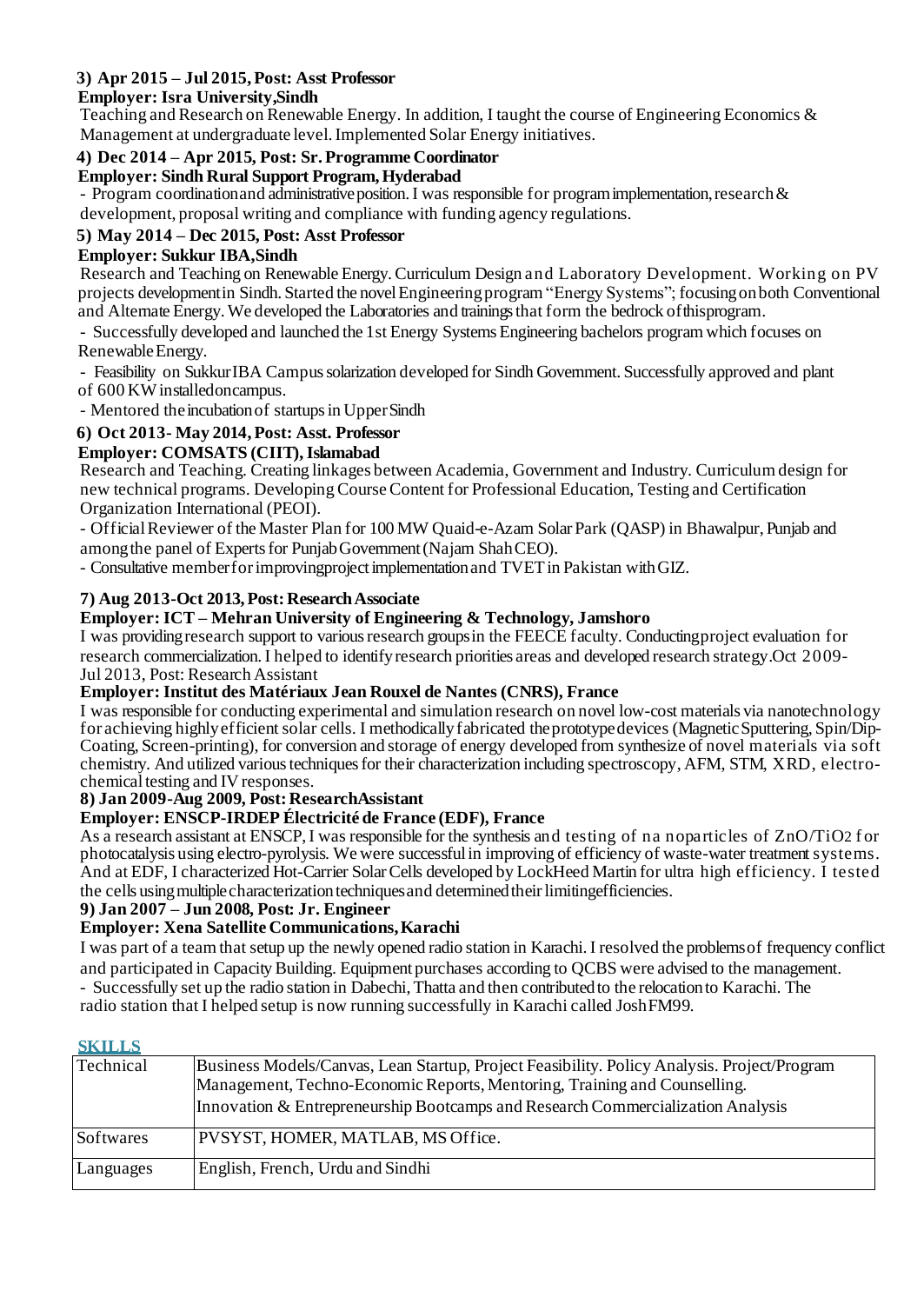#### **TRAININGS**

Setsquared Partnership, University of Bristol, Jan – Sep 2020, **UK** Sakura Program – Japanese Ministry of Science & Technology, Tokyo University, 9-15 Oct 2019, **Japan** CPEC Higher Education Consortium, Wuhan, 24-27 April 2018, **China** -MIT Media Lab and Harvard Innovation Lab Summer Visit, HKS Alumni Network, 22 – 31 July 2015, **USA** -Leaders in Science and Innovation Policy Workshop, February, 2019, NIC, NED University Karachi Workshop for newly established ORIC, 02 - 04 May 2018, NUST Islamabad

#### LEARNING VISITS (Recent 2018-19)

Entrepreneurship Plaza, Tokyo; Andalusia Technology Park; The Green Ray**, Spain**; Innovation CenterKosovo; Konya Teknokent; InnoPark **Turkey**; Zhejiang University Entrepreneurship Center, Hanghzou; **Qatar** Science & Technology Park; Yildiz Science Technology Park; ITU-ARITeknokent.

#### **COURSES TAUGHT** (Recent)

'Sustainable Futures', Prishtina Summer University,**Kosovo**, 8-19 July 2019 'Energy Transition', Selcuk University-KTU, Turkey, 19-31 May 2019 'Professional Development & Entrepreneurship', Environment & Management Dept, 2019 'Small Business Startups', General, HEC Diploma Program, 2018 'Environmental Economics', Masters, US-PCAS-Water, 2017-2019

#### **PROFESSIONAL SOCIETIES**

- Technical Expert on the Advisory Board of QA Solar Power Company, Govt. of Punjab.

- Technical Expert on the Advisory Board of InduSun Pvt Ltd Power Company.
- TechnicalExpert on the AdvisoryBoard of XenaSatelliteCommunications, Karachi.
- Mentor: Society of Women Engineers (SWE) International AffiliateMUET.
- Mentor: Innovation & Entrepreneurship Society(IES).
- Member ofEuropeanCooperationin thefieldofScientificand Technical ResearchCOST.
- Member of Pakistan Engineering Council (PEC), IslamabadPakistan.
- Member of Energy & Environment Research Group (EERG), MUETPakistan.
- Member of Pakistan Societyof DevelopmentEconomics(PSDE) PIDE,Pakistan.
- Member of Institute of Electrical & Electronics Engineers(IEEE),USA
- Member of La Fédération de Recherche sur l'Energie Solaire (FEDESOL), France.

#### **REFERCENCES**

| <b>NAME</b>                         | <b>ADDRESS</b>                                                      | <b>BUSINESS OR OCCUPATION</b>                                          |  |
|-------------------------------------|---------------------------------------------------------------------|------------------------------------------------------------------------|--|
| Prof. Dr. Muhammad Aslam Uqaili     | Mehran UET, Jamshoro, Pakistan                                      | The Vice-Chancellor                                                    |  |
|                                     | vc@admin.muet.edu.pk                                                | Mehran UET, Jamshoro, Pakistan                                         |  |
| Prof. Dr. Jean-Francois Guillemoles | IRDEP, (R&D institute for PV Energy),<br>jfguillemoles3@gma il.co m | Director of Research at the CNRS and<br>the French Director of NextPV  |  |
| Prof. Dr. Madad Ali Shah            | Sukkur IBA, Sukkur, Pakistan<br>madad@iba-suk.edu.pk                | The Vice Chancellor (BBSUTSD),<br>Chairman Electrical Engg. Dept. SIBA |  |